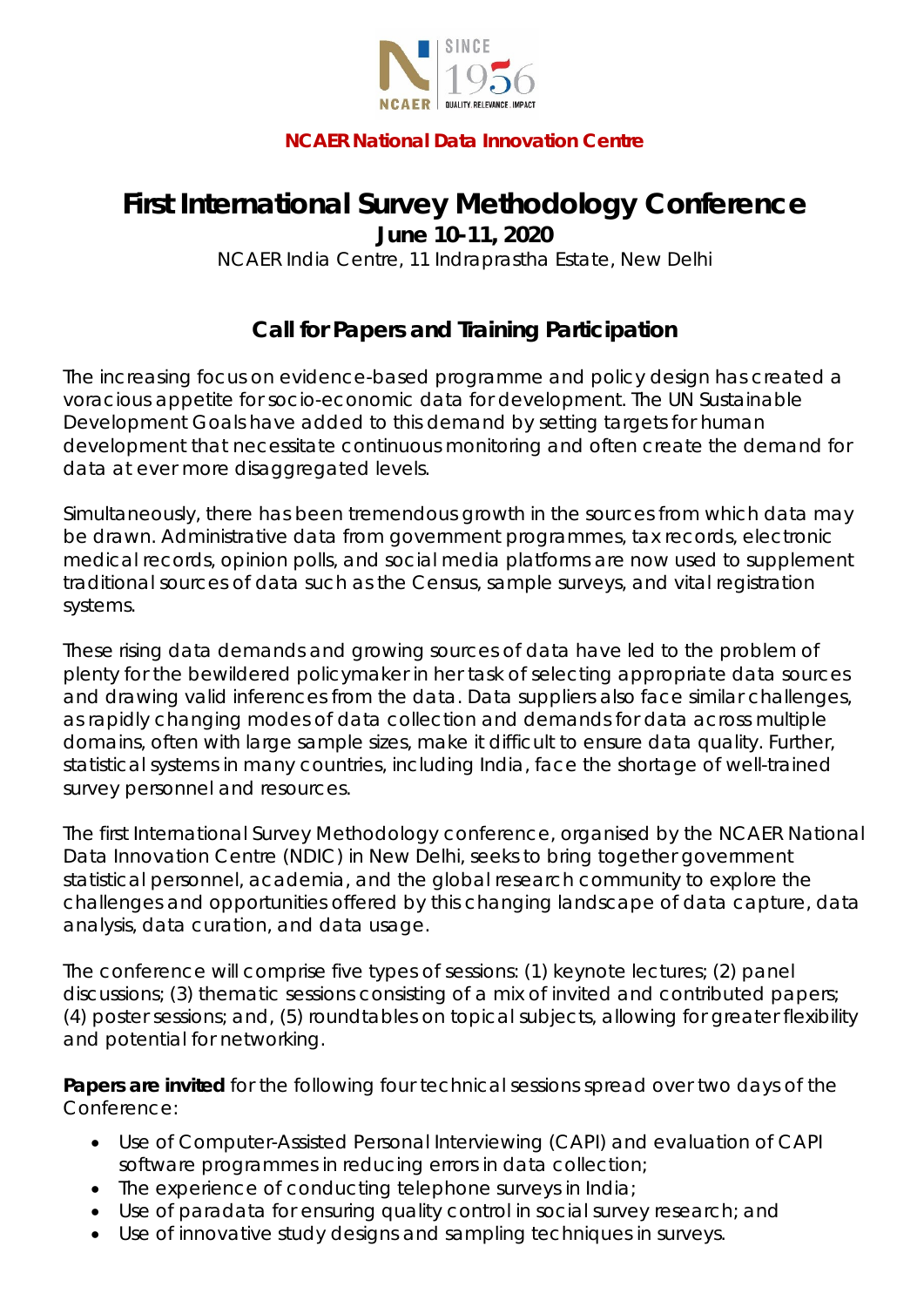We expect to organize **two keynote lectures**, one by a well-known expert on Indian statistical systems and the second by an eminent international statistician:

- Key Statistical Products in India: Comparability of Estimates, Issues in Survey Design, and Future Challenges, **Gurucharan Manna** (*Senior Adviser, NCAER; Member, Indian National Statistical Commission; former Director General, Central Statistical Organisation and National Sample Survey Organisation)*
- The Past, Present and Future of Social Surveys, **Graham Kalton** (*Chairman and Senior Vice President, Westat; former Research Professor, Joint Program in Survey Methodology at the University of Maryland)*

### **Guidelines for Paper Submission**

We invite you to submit extended abstracts (no more than three A4/Letter size pages) of original research papers by February 15, 2020 to surveyconf@ncaer.org. Please note the following important pointers for submitting your abstracts:

- Include your affiliation and contact details in the email.
- Mention one of the four sessions noted above for which the paper is being submitted.
- There will be limited number of spaces available for presentation in the technical sessions. Therefore, some of the selected abstracts may be included in a dedicated poster session. Specify clearly if you do not want to be considered for a poster session.
- This is a survey methodology conference, hence, this may not be the right platform for presenting empirical research that is substantive but without a strong methodological component.

After reviewing the extended abstracts, selected authors will be informed by March 15, 2020 about selection either for paper presentation or for a dedicated poster session. Full draft papers will be due by May 1, 2020.

#### **Pre-conference Training Programme, June 8-9, 2020**

The conference will be preceded by two days of **statistical and methodological training**  for young professionals and students covering the following indicative topics:

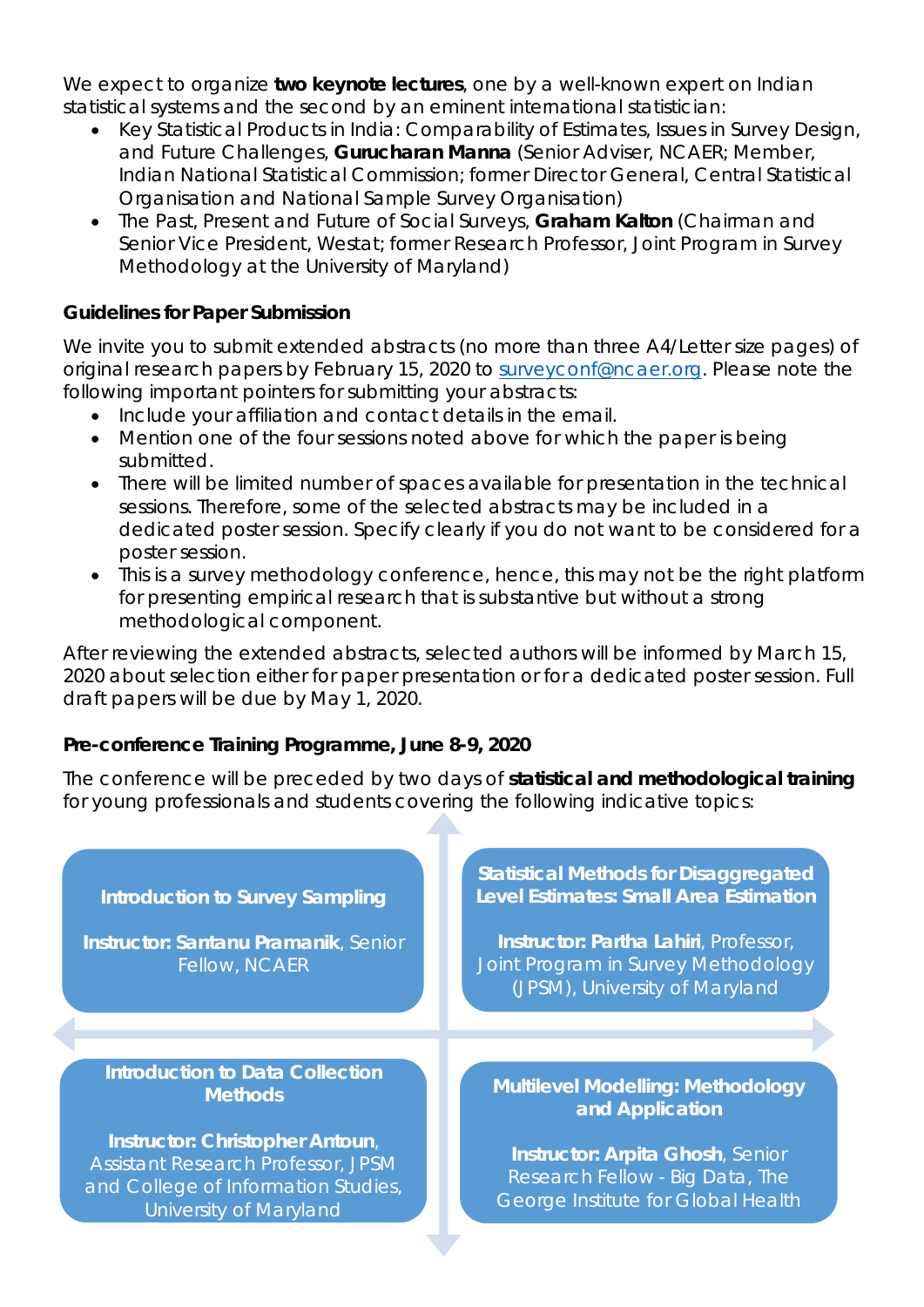### **Guidelines for Training Programme Application**

Applications for the training programme must be received by February 15, 2020 by email at su[rveyconf@ncaer.org. Ap](mailto:SurveyConf@ncaer.org)plicants must:

- Specify the training for which you are applying;
- Include a cover letter (no more than one A4/letter page) describing the relevance of the training to your research study(ies);
- Attach a copy of your curriculum vitae;
- Rank your preferences if you are applying for more than one training in view of limited places in each.

### **Important Dates**

Last Date for receiving paper abstracts February 15, 2020 Communication on acceptance of paper March 15, 2020 Submission of full paper May 1, 2020

Application for training programme due on February 15, 2020 Notification of acceptance in training programme March 15, 2020 Training dates June 8-9, 2020 Conference dates June 10-11, 2020

### **Programme Committee Conference Secretariat**

- Santanu Pramanik (Chair) Arpita Kayal
- 
- Shashanka Bhide Deepa S
- Gurucharan Manna
- Partha Lahiri
- Sharan Sharma
- Rinku Murgai
- Stephanie Chardoul

For queries, please email surveyconf@ncaer.org.

### **About the NCAER National Data Innovation Centre**



The National Council of Applied Economic Research established its National Data Innovation Centre (NDIC) in December, 2017. The University of Maryland at College Park (UMCP) and University of Michigan are key partners in this initiative. NDIC serves as a laboratory for experiments in data collection, interfacing with partners in think tanks, Indian and foreign universities, and government. NDIC forms an important core of NCAER's long-standing data collection activities. Start-up funding

for the NCAER NDIC has been provided by the Bill & Melinda Gates Foundation through grants to NCAER and to UMCP.



- 
- Sonalde Desai Anupma Mehta
	-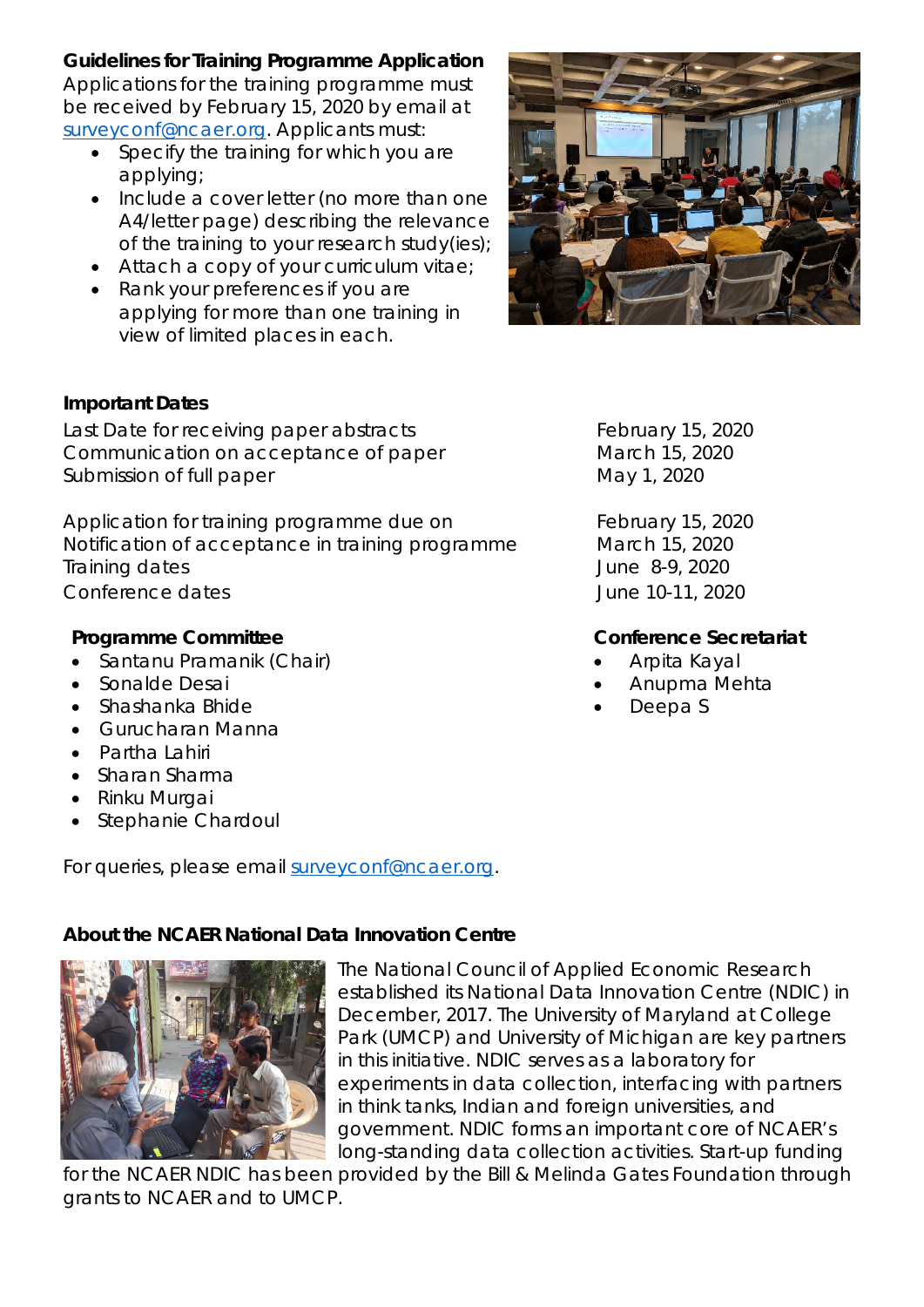In a dynamic research and policy environment with a growing demand for data, it is crucial to invest in methods of data collection leading to rapid, high-quality, and policyrelevant data. Changing socio-economic conditions and technological innovations necessitate rethinking both the kinds of data being collected as well as how they are collected, and the ways in which they are curated and made accessible to users. In this context, NDIC is a centre of innovation and excellence in data collection with the objective of strengthening the data ecosystem in India.

The Centre is pursuing the following research objectives:

- Adopting best practices in scientific data collection through sample surveys, using probability sampling for population level inference;
- Reducing bias and measurement errors in data through experimentation with questionnaire designing and technology-based modes of data collection;
- Improving data quality through remote monitoring of data collection activities, using process data and survey data;
- Conducting substantive research in income, expenditure and financial inclusion, labour force participation, gender, health, and family planning; and
- Using appropriate data analysis and visualisation tools towards valid inference, using appropriate statistical methods incorporating different aspects of the survey methodology and study design.

In addition to its research goals, NDIC also:

- (1) Builds connections with diverse stakeholders, including national statistical organisations, academics, researchers and journalists;
- (2) Promotes integration and mainstreaming of best practice in existing data collection efforts in India; and
- (3) Enhances skills by imparting formal and informal training and by building a broader collaborative network.



**NATIONAL COUNCIL OF APPLIE[D ECONOMIC RESEARCH](mailto:SurveyConf@ncaer.org)** NCAER India Centre, 1[1 Indraprastha Est](http://www.ncaer.org/)ate, New Delhi 110002 Tel: +91-11-6120-2698, email: info@ncaer.org www.ncaer.org

**NCAER | Quality. Relevance. Impact**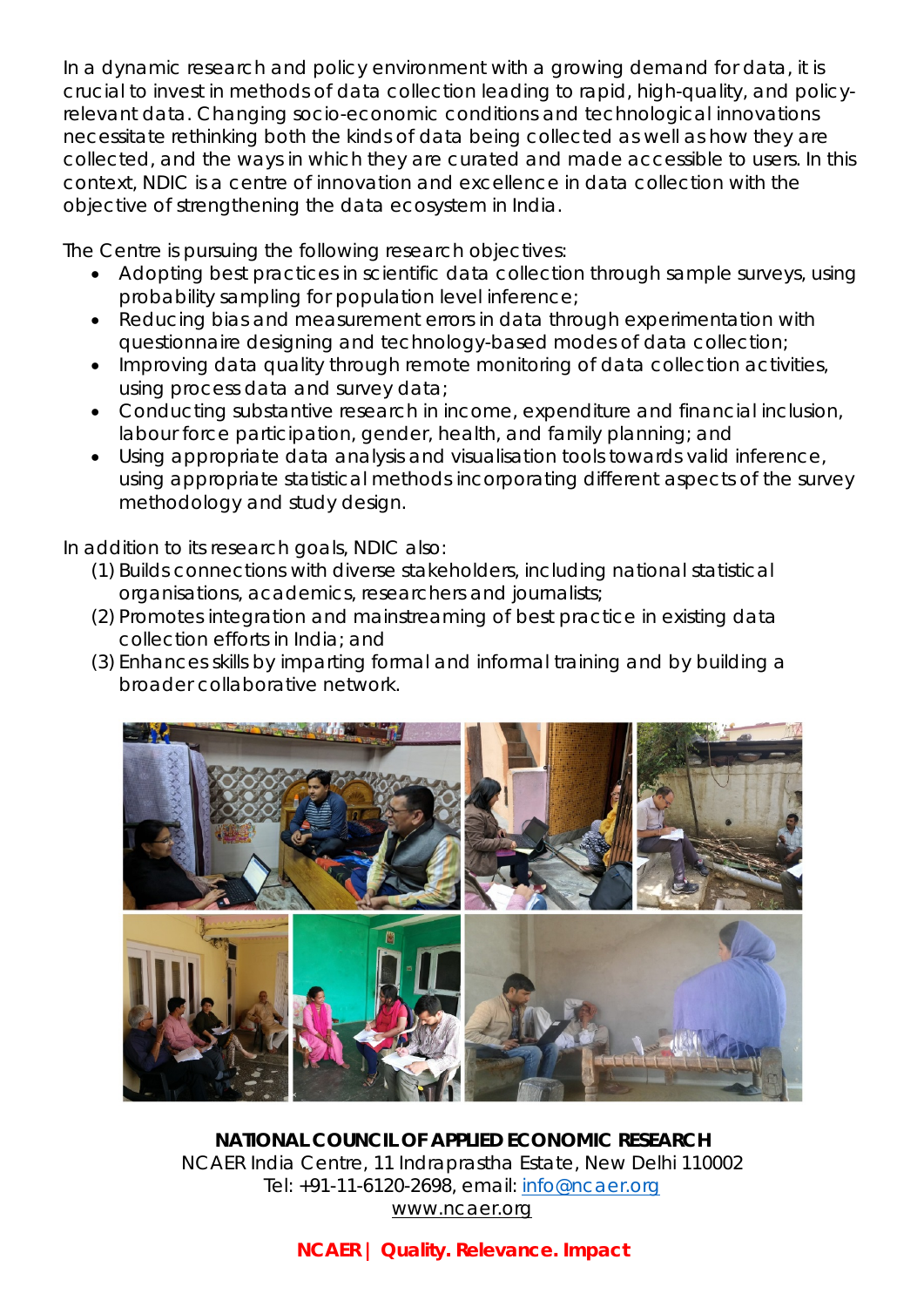# **Pre-Conference Training Programme**

**T1 Tower, Room-102, NCAER India Centre June 8-9, 2020**

# **Tentative Agenda**

# **Day-1 (June 8, 2020)**

### **9:30 AM TO 1:00 PM**

Course Title: **Introduction to Survey Sampling** Instructor: **Santanu Pramanik**

11:30 AM - Tea Break

### **1:00 PM TO 2:00 PM**

Lunch

### **2:00 PM TO 5:30 PM**

Course Title: **Multilevel Modelling: Methodology and Application** Instructor: **Arpita Ghosh**

4:00 PM---- Tea Break

# **Day-2 (June 9, 2020)**

### **9:30 AM TO 1:00 PM**

Course Title: **Introduction to Data Collection Methods** Instructor: **Christopher Antoun**

11:30 AM - Tea Break

### **1:00 PM TO 2:00 PM**

Lunch

### **2:00 PM TO 5:30 PM**

Course Title: **Statistical Methods for Disaggregated Level Estimates: Small Area Estimation** Instructor: **Partha Lahiri**

4:00 PM---- Tea Break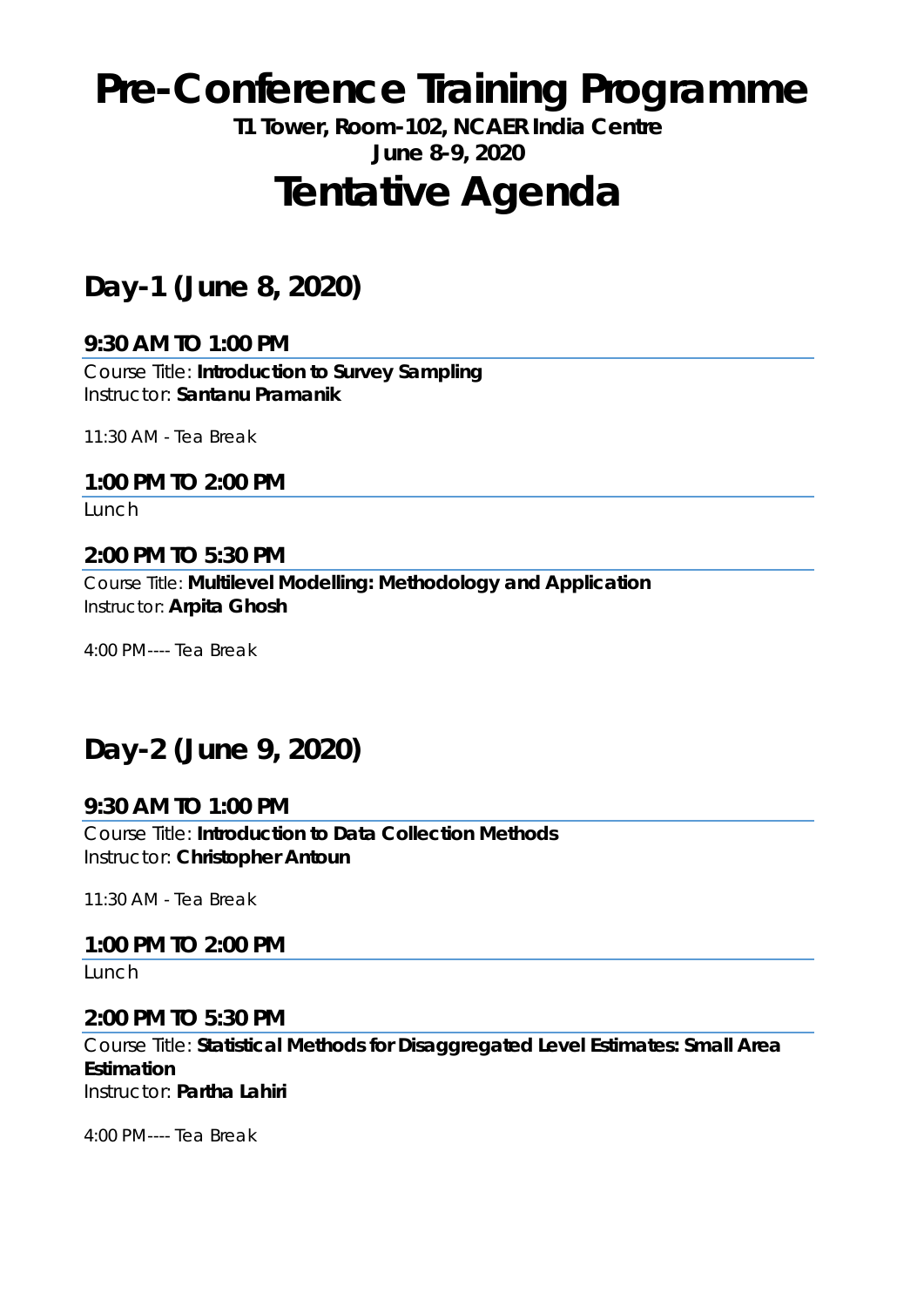### **Instructor Profiles and Course Details**



**Christopher Antoun** is an assistant research professor in the Joint Program in Survey Methodology and College of Information Studies at the University of Maryland, College Park, U.S.A. He holds a PhD in survey methodology from the University of Michigan, U.S.A. His research focuses on survey methods issues, including the impacts of emerging technology on survey design and survey errors. He serves on the Executive Faculty Board for the International Program in Survey and Data Science (IPSDS) and the Communications Committee for the

American Association for Public Opinion Research (AAPOR).

**Title of the course:** Introduction to Data Collection Methods

**Course outline:** The short course will provide an introduction to the key theoretical ideas and practice of survey data collection. It will begin with an introduction to the Total Survey Error framework. The next section of the course will focus on nonresponse rates and nonresponse error. Finally, we will examine sources of measurement error and consider different modes of collecting survey data, including both classic (mail, face-toface, telephone, and web) and emerging (e.g., mobile web and text/SMS) modes, as well as mixed-mode surveys. People who take this course will learn more about how survey design decisions can impact surveys errors.

**Target audience:** This course is intended for individuals in government, universities, business, and nonprofit organizations interested in understanding survey data collection methods and applying them in practice. (No prior background is required.)



**Arpita Ghosh** works at the George Institute for Global Health India as a Senior Research Fellow - Big Data. She is a biostatistician who received her doctoral training at the University of North Carolina at Chapel Hill and post-doctoral training at the National Cancer Institute. Prior to joining the George Institute, she was at the Public Health Foundation of India. Her work involves quantitative research cutting across multiple areas of public health including childhood vaccination,

nutrition, elderly health, and chronic conditions, particularly cancer and kidney disease. Arpita has extensive experience of working with secondary data sets and of conducting epidemiological studies. Her current research interests include causal inference for observational studies and machine learning methods.

**Title of the course:** Multilevel Modelling: Methodology and Application

**Course outline:** This course is designed to provide researchers with training in the methodology and application of multilevel statistical modeling. The introductory session will motivate participants to think about correlated and dependent data structures that arise due to sampling design and/or are inherent in the population. The subsequent sessions will include quantitative assessments of the role of contexts (for example, schools, health facilities, neighborhoods) in determining individual outcomes. The course will cover in details two-level linear models along with an introduction to more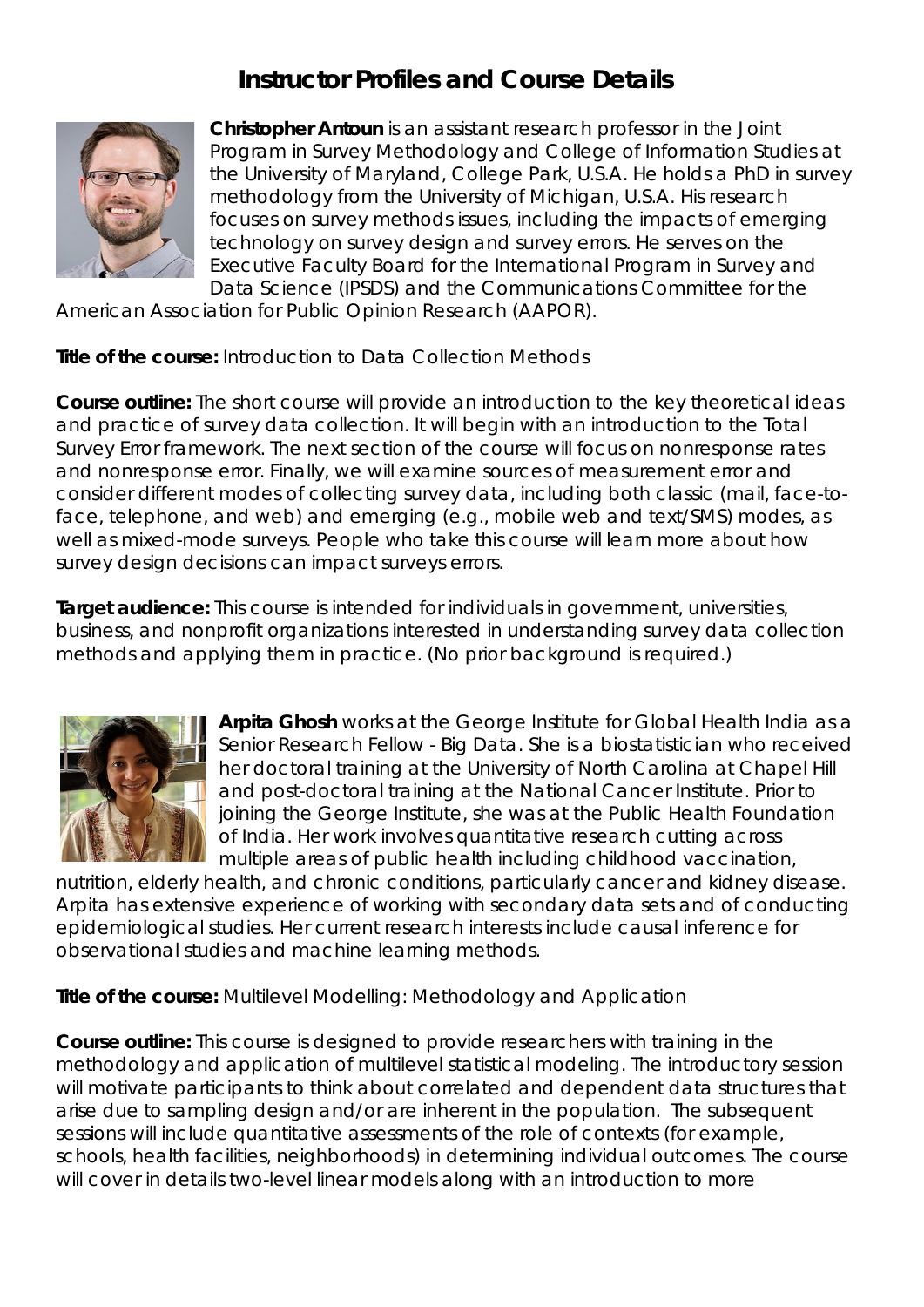advanced topics including three-level structures and multilevel logistic models. These discussions will be accompanied by data examples in R and MLwiN – a specialized software to handle models with complex data structures. The final session will include a discussion about published scientific articles that used multilevel analysis.

**Target audience:** Clinicians, epidemiologists, economists and demographers (Knowledge of linear and logistic regression, variance components (optional), working knowledge of R is recommended.)



**Partha Lahiri** is a Professor in the Joint Program in Survey Methodology (JPSM) and Department of Mathematics at the University of Maryland College Park, USA. He is also an Adjunct Research Professor of the Institute of Social Research, University of Michigan, Ann Arbor. Dr. Lahiri is a Fellow of the American Statistical Association and the Institute of Mathematical Statistics and an elected member of the International Statistical Institute. His research interests include survey sampling, smallarea estimation, record linkage and Big Data. Dr. Lahiri's research has

been widely published in leading statistical journals such as the Journal of the American Statistical Association, Annals of Statistics, Biometrika and Survey Methodology. Dr. Lahiri has served on a number of advisory committees, including the U.S. Census Advisory committee and U.S. National Academy panel. Over the years Dr. Lahiri worked on research projects and offered short courses and workshops in different government and private agencies such as the United States Census Bureau, Bureau of Labor Statistics, National Center for Health Statistics, Department of Agriculture, Ministry of Social Development and Family of Chile, Italian National Institute of Statistics, Statistics Norway, Gallup Organization, WESTAT. He has served as a consultant in international organizations such as United Nations Development Program, United Nations Statistical Institute for Asia and the Pacific, World Bank.

**Title of the course:** Statistical Methods for Disaggregated Level Estimates: Small Area Estimation

**Course outline:** The demand for various socio-economic and health indicators for small geographical areas is steadily increasing for policy making. However, increasing sample size up to the level that would satisfy the demand for reliable disaggregated level estimates often has unintended consequence of poor quality data. Moreover, large sample size for surveys requires an enormous amount of resources in terms of survey personnel and cost. In this context, it is crucial to explore alternative methods of obtaining disaggregated level estimates. One of the key factors that led to the success of small area estimation (SAE) methodology is its ability to borrow strength from various sources, including survey data, census and administrative records, similar areas, previous time points. The goal of this half-day short course is to provide a broad overview of the SAE methodology without going into details of theoretical derivations. We will discuss a few case studies to illustrate the utility of combining information from multiple sources. Active participation from the attendees will be strongly encouraged.

**Target audience:** Survey practitioners, economists and demographers (Knowledge of linear and logistic regression, variance components (optional))